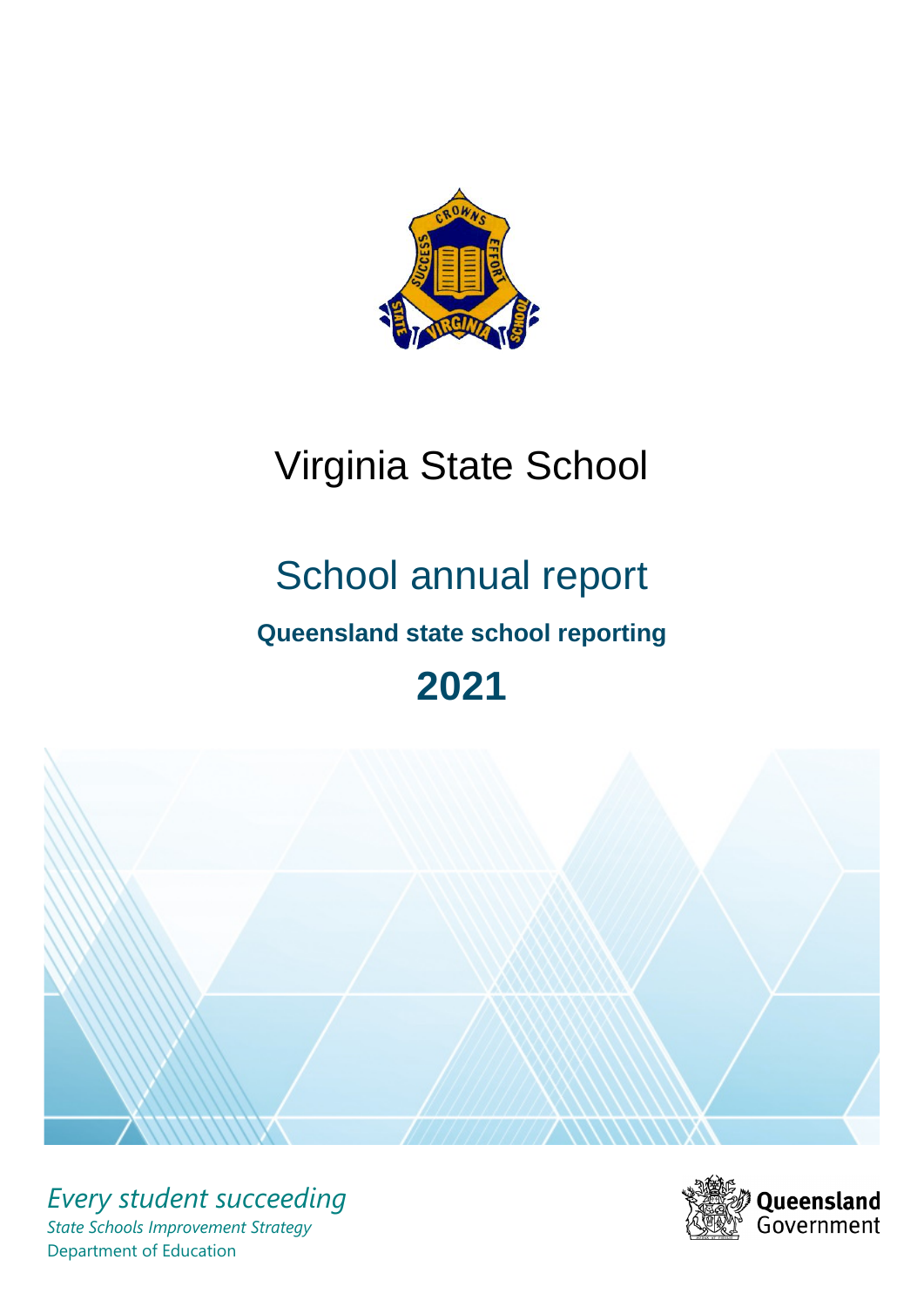**OFFICIAL – Public** Published as information source only. Public information used to create this report may not appear in this format in the public domain Please refer to disclaimer information.

#### **Contact details**

| <b>Postal Address</b> | PO Box 64 Northgate 4013       |
|-----------------------|--------------------------------|
| <b>Phone</b>          | (07) 3621 6222                 |
| Fax                   | $(07)$ 3621 6200               |
| Email                 | principal@virginiass.eq.edu.au |
| Website               | https://virginiass.eg.edu.au   |

#### **Disclaimer**

The materials presented in this report are distributed by the Department of Education (the department) as an information source only.

The information and data in this report is subject to change without notice.<br>The department makes no statements, representations, or warranties about the accuracy or completeness of, and you should not rely on, any informa report. The department disclaim all responsibility and all liability (including without limitation, liability in negligence) for all expenses, losses, damages and costs you might incur as a

result of the information in this report being inaccurate or incomplete in any way, and for any reason. Despite our best efforts, the department makes no warranties that the information in this report is free of infection by computer viruses or other contamination.

2021 School annual report Virginia State School 1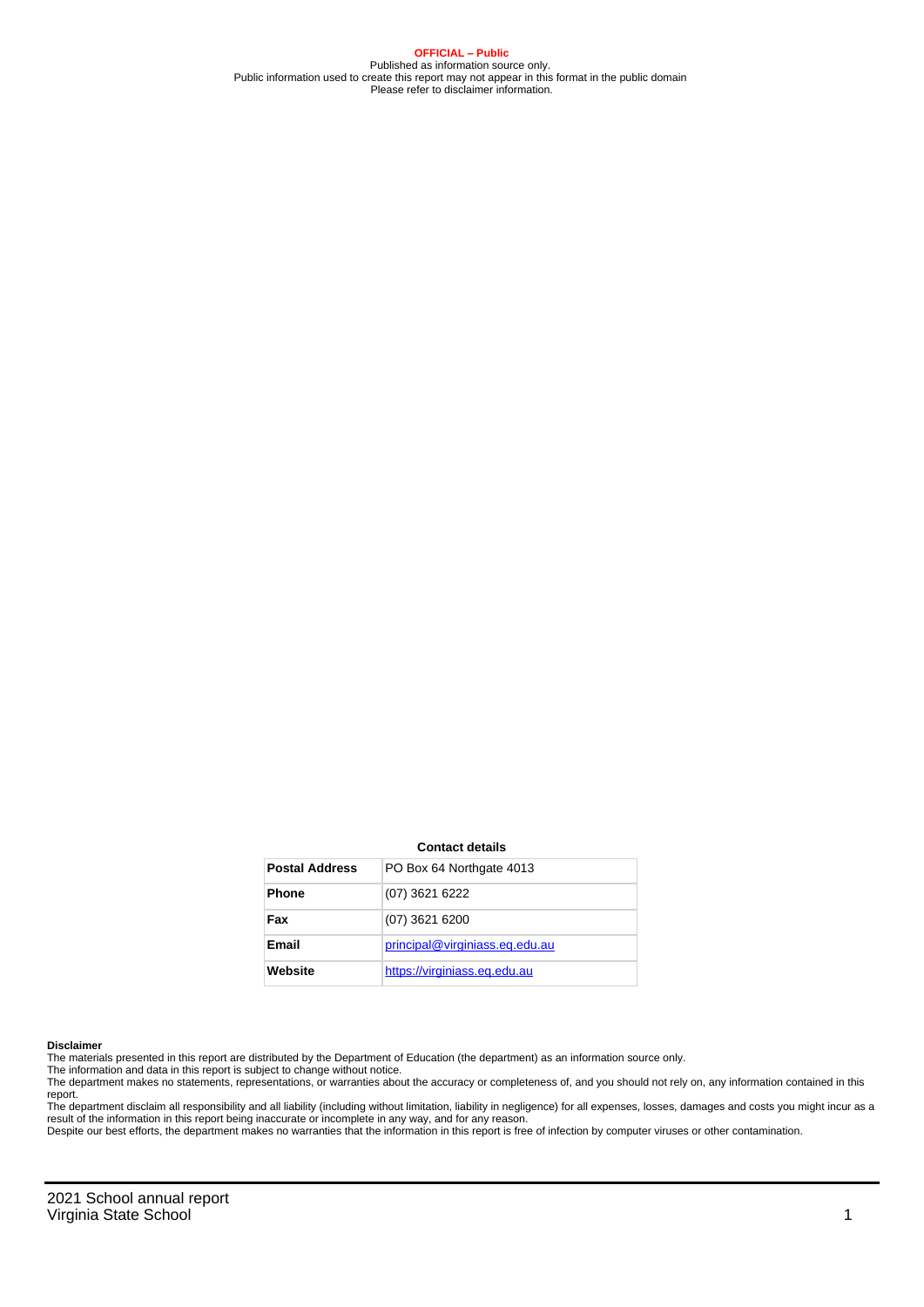| School context                   |                                                                                                                                                                                              |
|----------------------------------|----------------------------------------------------------------------------------------------------------------------------------------------------------------------------------------------|
| Coeducational or single sex      | Coeducational                                                                                                                                                                                |
| <b>Independent Public School</b> | No.                                                                                                                                                                                          |
| Year levels offered in 2021      | Prep Year - Year 6                                                                                                                                                                           |
| Webpages                         | Additional information about Queensland state schools is located on the:<br>My School website<br>Queensland Government data website<br>Queensland Government schools directory website.<br>٠ |

# **Characteristics of the student body**

### **Student enrolments**

### **Table 1: Student enrolments by year level**

|                   |      | <b>February</b> |      |      | <b>August</b> |      |
|-------------------|------|-----------------|------|------|---------------|------|
| <b>Year Level</b> | 2019 | 2020            | 2021 | 2019 | 2020          | 2021 |
| <b>Prep Year</b>  | 65   | 86              | 87   | 64   | 88            | 85   |
| Year 1            | 69   | 65              | 83   | 69   | 66            | 82   |
| Year <sub>2</sub> | 70   | 64              | 69   | 70   | 63            | 67   |
| Year <sub>3</sub> | 50   | 68              | 63   | 51   | 67            | 66   |
| Year 4            | 75   | 53              | 65   | 75   | 54            | 65   |
| Year 5            | 51   | 72              | 55   | 53   | 73            | 53   |
| Year <sub>6</sub> | 60   | 53              | 73   | 58   | 55            | 73   |
| <b>Total</b>      | 440  | 461             | 495  | 440  | 466           | 491  |

Notes

1. Student counts include headcount of all full- and part-time students at the school.

## **Average class sizes**

### **Table 2: Average class size information for each phase of schooling**

| <b>Year Levels</b> | 2019 | 2020 | 2021 |
|--------------------|------|------|------|
| Prep – Year 3      | 23   | 23   | 24   |
| Year 4 – Year 6    | 27   | 26.  | 26   |

Notes

1. Classes are measured against the target of 25 students per teacher in Prep to Year 3 and Years 11 to 12, and target of 28 students per teacher in Years 4 to 10. Where composite classes exist across cohorts (e.g. Year 3/4) the class size targets would be the lower cohort target.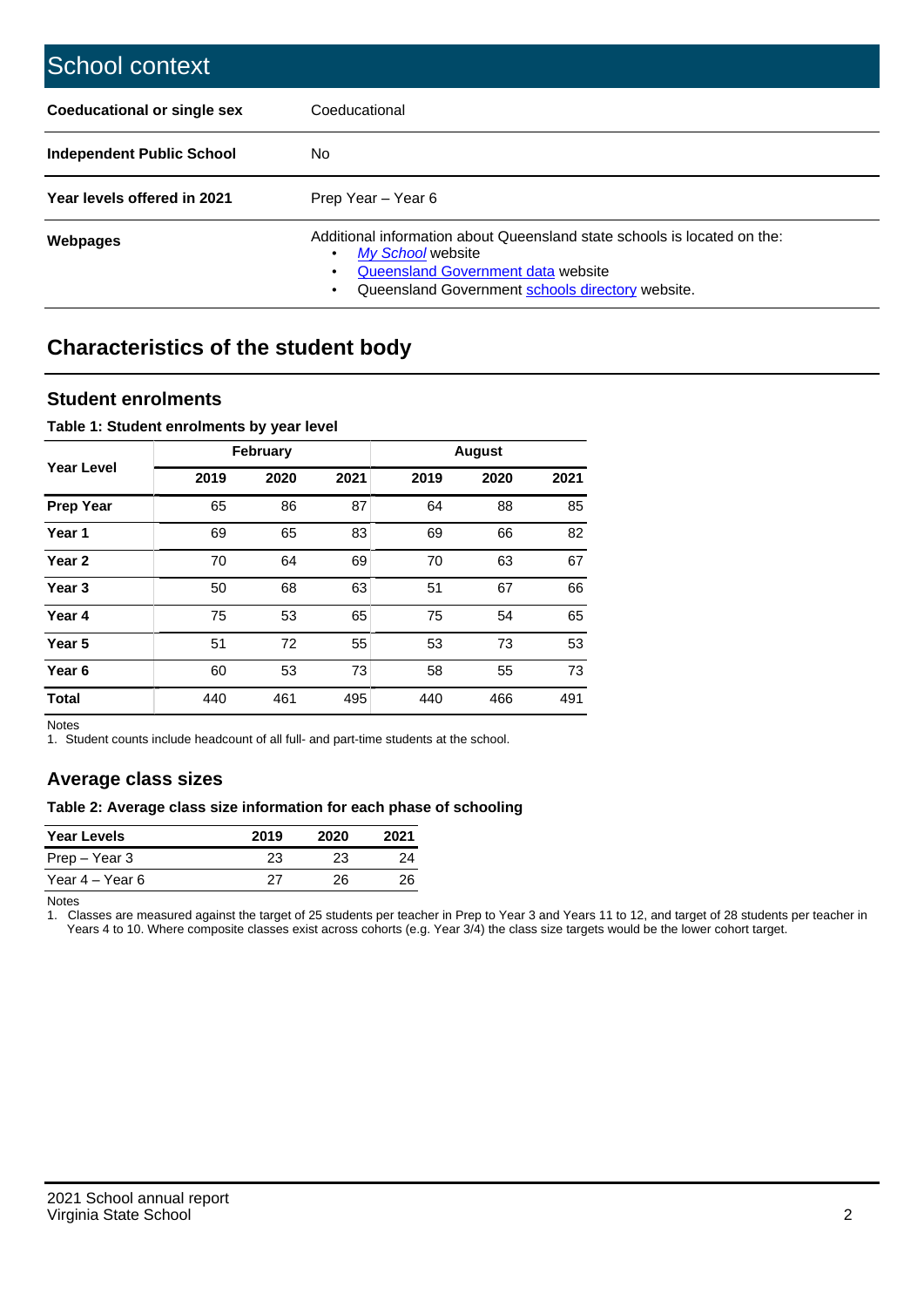### **Respectful relationships education**

To support students' learning, health and wellbeing all state schools are required to implement respectful relationships education through the Prep to Year 10 Australian Curriculum: Health and Physical Education and/or through school pastoral care programs across Prep to Year 12.

### **Parent, student and staff satisfaction**

Tables 3–5 show selected items from the Parent/Caregiver, Student and Staff School Opinion Surveys. In response to the COVID-19 health emergency, the annual school opinion surveys of students, teachers and staff were not administered in 2020. A new time series started in 2021 and data from this collection is not considered directly comparable with earlier collections due to significant methodology changes.

For state level information go to the **[School Opinion Survey](https://qed.qld.gov.au/publications/reports/statistics/schooling/schools/schoolopinionsurvey) webpage**.

### **Table 3: Parent/Caregiver Survey**

| Percentage of parents/caregivers who agree <sup>1</sup> that:                                               | 2019  | 2020 | 2021  |
|-------------------------------------------------------------------------------------------------------------|-------|------|-------|
| This is a good school.                                                                                      | 96.8% |      | 97.1% |
| My child likes being at this school. <sup>2</sup>                                                           | 96.8% |      | 97.1% |
| My child feels safe at this school. <sup>2</sup>                                                            | 95.2% |      | 96.2% |
| My child's learning needs are being met at this school. <sup>2</sup>                                        | 92.1% |      | 89.1% |
| My child is making good progress at this school. <sup>2</sup>                                               | 95.2% |      | 88.3% |
| Teachers at this school expect my child to do his or her best. <sup>2</sup>                                 | 98.4% |      | 98.0% |
| Teachers at this school provide my child with useful feedback about his or her school<br>work. <sup>2</sup> | 93.7% |      | 91.1% |
| Teachers at this school motivate my child to learn. <sup>2</sup>                                            | 91.9% |      | 94.2% |
| Teachers at this school treat students fairly. <sup>2</sup>                                                 | 90.3% |      | 92.1% |
| can talk to my child's teachers about my concerns. <sup>2</sup>                                             | 93.7% |      | 97.1% |
| This school works with me to support my child's learning. <sup>2</sup>                                      | 84.7% |      | 87.4% |
| This school takes parents' opinions seriously. <sup>2</sup>                                                 | 86.4% |      | 83.9% |
| Student behaviour is well managed at this school. <sup>2</sup>                                              | 90.2% |      | 90.2% |
| This school looks for ways to improve. <sup>2</sup>                                                         | 88.5% |      | 91.8% |
| This school is well maintained. <sup>2</sup>                                                                | 95.2% |      | 93.2% |

Notes

1. Agree represents the percentage of respondents who Somewhat Agree, Agree or Strongly Agree with the statement.

2. Nationally agreed parents/caregiver items.

3. DW = Data withheld to ensure confidentiality.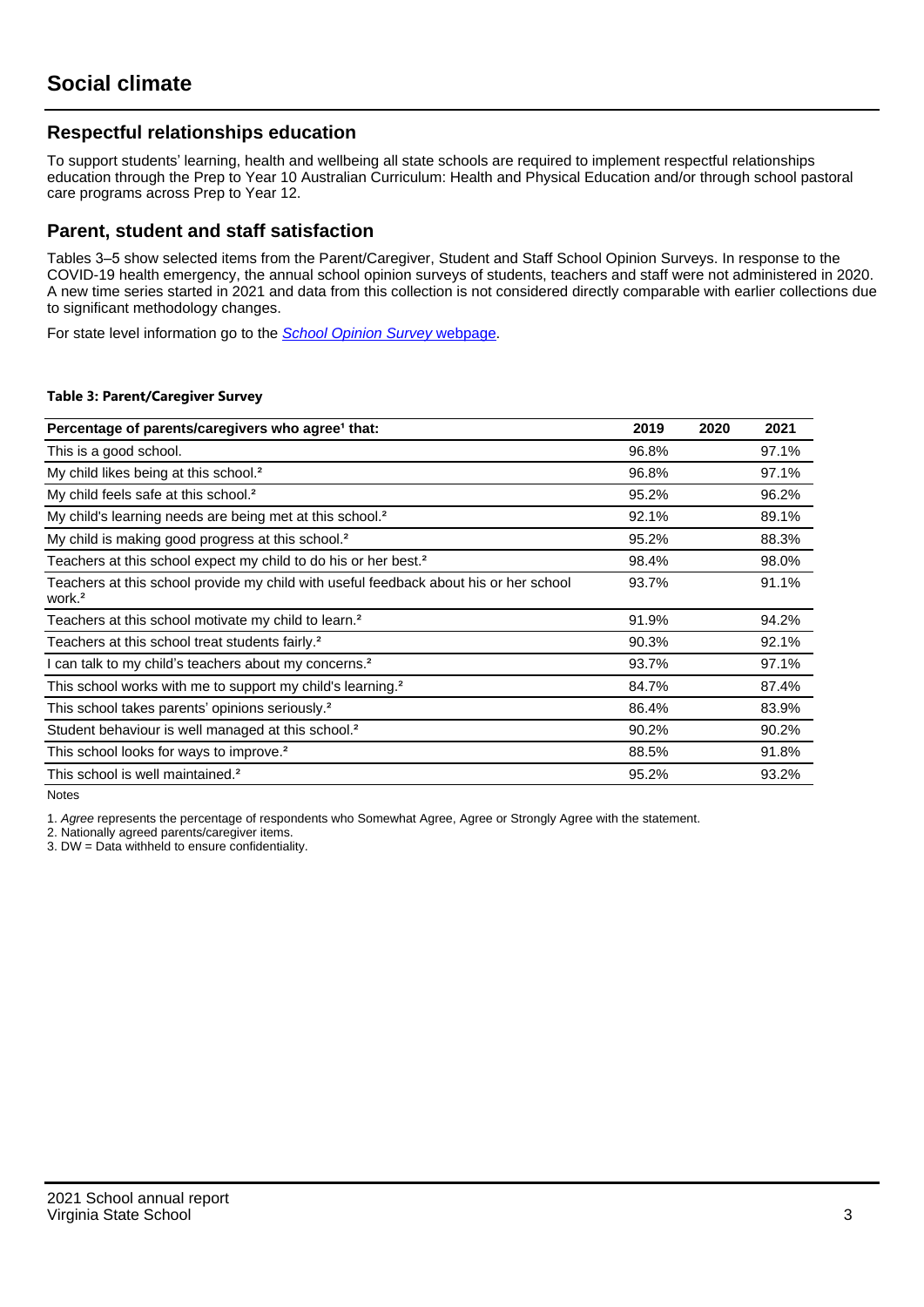### **Table 4: Student Survey**

| Percentage of students who agree <sup>1</sup> that:                            | 2019  | 2020 | 2021*     |
|--------------------------------------------------------------------------------|-------|------|-----------|
| I like being at my school. <sup>2</sup>                                        | 94.9% |      | <b>DW</b> |
| I feel safe at my school. <sup>2</sup>                                         | 95.9% |      | <b>DW</b> |
| My teachers motivate me to learn. <sup>2</sup>                                 | 94.8% |      | <b>DW</b> |
| My teachers expect me to do my best. <sup>2</sup>                              | 99.0% |      | <b>DW</b> |
| My teachers provide me with useful feedback about my school work. <sup>2</sup> | 92.9% |      | <b>DW</b> |
| Teachers at my school treat students fairly. <sup>2</sup>                      | 87.6% |      | <b>DW</b> |
| I can talk to my teachers about my concerns. <sup>2</sup>                      | 92.6% |      | <b>DW</b> |
| My school takes students' opinions seriously. <sup>2</sup>                     | 85.7% |      | <b>DW</b> |
| Student behaviour is well managed at my school. <sup>2</sup>                   | 89.7% |      | <b>DW</b> |
| My school looks for ways to improve. <sup>2</sup>                              | 99.0% |      | <b>DW</b> |
| My school is well maintained. <sup>2</sup>                                     | 96.9% |      | <b>DW</b> |
| My school gives me opportunities to do interesting things. <sup>2</sup>        | 90.8% |      | <b>DW</b> |

Notes

1. Agree represents the percentage of respondents who Somewhat Agree, Agree or Strongly Agree with the statement.

2. Nationally agreed student items.

3. DW = Data withheld to ensure confidentiality.

### **Table 5: Staff Survey**

| Percentage of staff who agree <sup>1</sup> that:                                                            | 2019   | 2020 | 2021   |
|-------------------------------------------------------------------------------------------------------------|--------|------|--------|
| I feel confident embedding Aboriginal and Torres Strait Islander perspectives across the<br>learning areas. | 89.7%  |      | 89.5%  |
| I enjoy working at this school. <sup>2</sup>                                                                | 100.0% |      | 96.0%  |
| I feel this school is a safe place in which to work. <sup>2</sup>                                           | 97.2%  |      | 88.0%  |
| I receive useful feedback about my work at this school. <sup>2</sup>                                        | 72.2%  |      | 70.8%  |
| Students are encouraged to do their best at this school. <sup>2</sup>                                       | 100.0% |      | 100.0% |
| Students are treated fairly at this school. <sup>2</sup>                                                    | 100.0% |      | 84.0%  |
| Student behaviour is well managed at this school. <sup>2</sup>                                              | 100.0% |      | 68.0%  |
| Staff are well supported at this school. <sup>2</sup>                                                       | 80.6%  |      | 72.0%  |
| This school takes staff opinions seriously. <sup>2</sup>                                                    | 82.9%  |      | 68.0%  |
| This school looks for ways to improve. <sup>2</sup>                                                         | 88.9%  |      | 84.0%  |
| This school is well maintained. <sup>2</sup>                                                                | 88.9%  |      | 72.0%  |
| This school gives me opportunities to do interesting things. <sup>2</sup>                                   | 77.1%  |      | 87.5%  |

Notes

1. Agree represents the percentage of respondents who Somewhat Agree, Agree or Strongly Agree with the statement.

2. Nationally agreed staff items.

3. DW = Data withheld to ensure confidentiality.

# **Description of how this school manages non-attendance**

Queensland state schools manage non-attendance in line with the Queensland Department of Education procedures: [Managing Student Absences and Enforcing Enrolment and Attendance at State Schools](https://ppr.qed.qld.gov.au/pp/managing-student-absences-and-enforcing-enrolment-and-attendance-at-state-schools-procedure); and [Roll Marking in State Schools,](https://ppr.qed.qld.gov.au/pp/roll-marking-in-state-schools-procedure) which outline processes for managing and recording student attendance and absenteeism.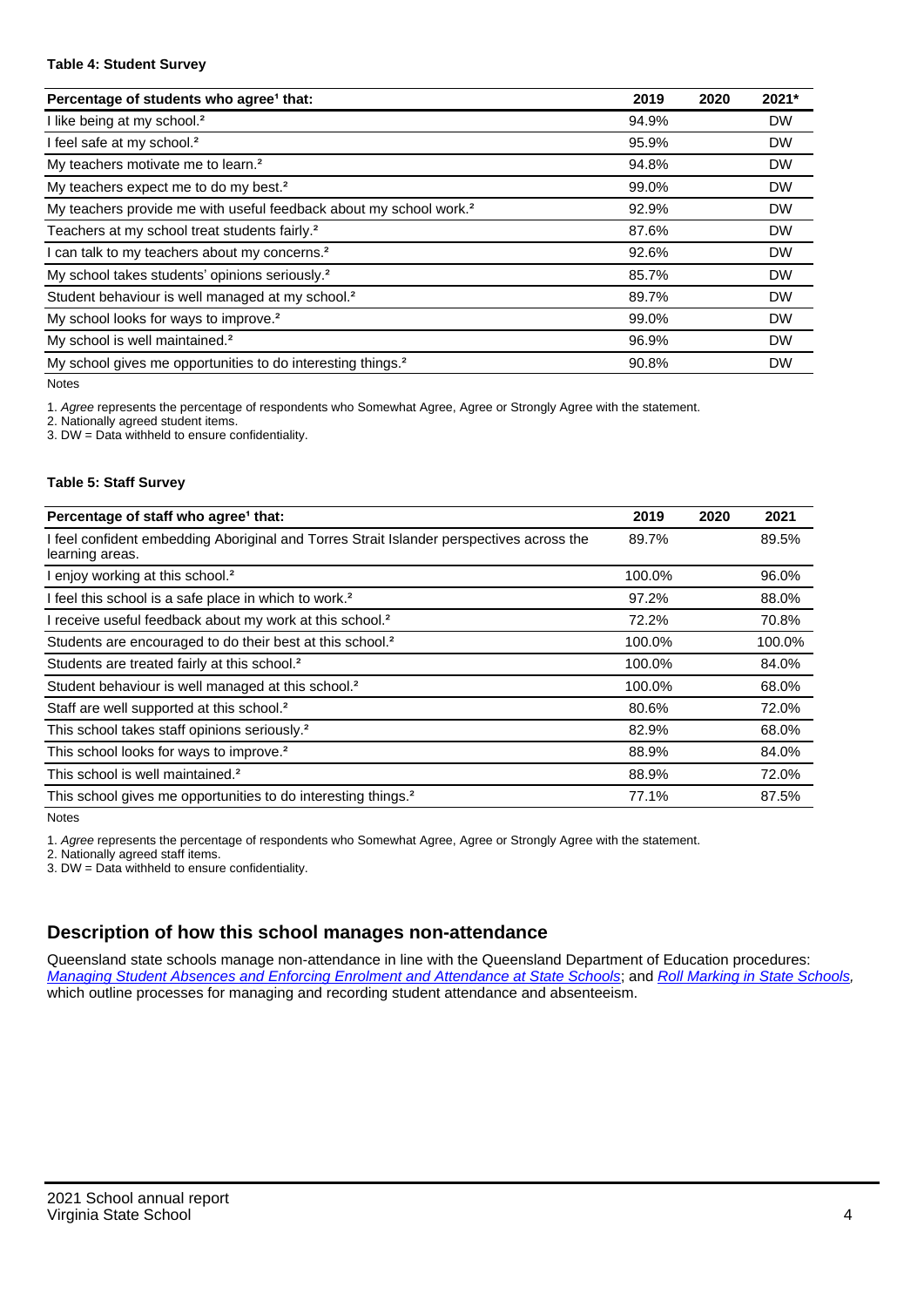## **School disciplinary absences**

### **Table 6: Count of school disciplinary absences at this school**

| Type of school disciplinary absence | 2019 | 2020 | 2021 |
|-------------------------------------|------|------|------|
| Short suspension                    |      | 12   | 16   |
| Long suspension                     | U    |      |      |
| Exclusion                           | U    |      |      |
| Total                               | 2    | 12   | 16   |

Notes

1. School disciplinary absence (SDA) data is a total of short suspensions (1–10 days), long suspensions (11–20 days), exclusions and cancellations. 2. The number of SDAs is not the number of students who received an SDA as one student may be suspended several times in a school year. Each time a student is suspended it is recorded as an additional SDA. The data does not reflect the outcomes of appeal decisions.

3. 2020 data was impacted by the COVID-19 health emergency. There were significantly fewer SDAs during the home-based learning period (the first five weeks of Term 2) compared to other years.

# **School funding**

### **School income broken down by funding source**

School income, reported by financial year accounting cycle using standardised national methodologies and broken down by funding source is available via the [My School](http://www.myschool.edu.au/) website.

### **How to access our income details**

- 1. Click on the My School link <http://www.myschool.edu.au/>.
- 2. Enter the school name or suburb of the school you wish to search.

|  | Search by school name or suburb |  | <b>School sector</b> |  | $\sim$ and $\sim$ represents the set of $\sim$ | <b>State</b> |  |  |  |
|--|---------------------------------|--|----------------------|--|------------------------------------------------|--------------|--|--|--|
|--|---------------------------------|--|----------------------|--|------------------------------------------------|--------------|--|--|--|

3. Click on View School Profile to access the school's profile.



4. Click on Finances and select the appropriate year to view school financial information.

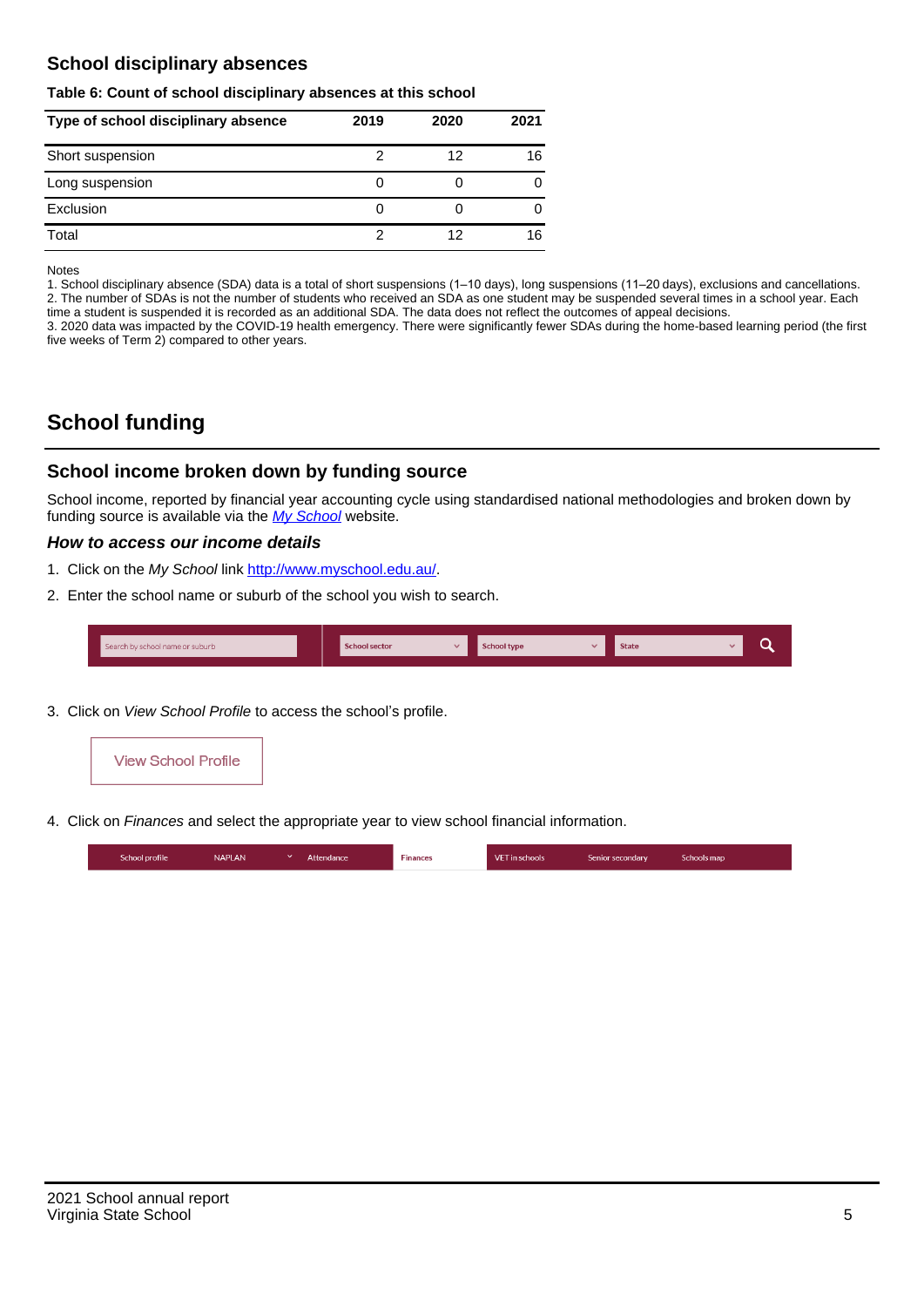# **Teacher standards and qualifications**

The Teacher registration eligibility requirements: Policy (p.1) states:

To be eligible for registration, a person must satisfy the Queensland College of Teachers (QCT) that they meet requirements regarding qualification and experience, or have otherwise met the requirements of the Australian Professional Standards for Teachers (APST). A person must also satisfy the QCT that they are suitable to teach and meet English language proficiency requirements. All these requirements are specified in the Act and the Education (Queensland College of Teachers) Regulation 2005 (the Regulation).

The qualifications required for teacher registration are successful completion of either -

- (a) a four-year initial teacher education program including teacher education studies of at least one year (e.g. a Bachelor of Education, or a double Bachelor degree in Science and Teaching) or
- (b) a one-year graduate initial teacher education program following a degree (e.g. a one-year Graduate Diploma of Education (Secondary) after a three-year Bachelor degree) or
- (c) another course of teacher education that the QCT is reasonably satisfied is the equivalent of (a) or (b). These are considered on a case-by-case basis.

For more information, please refer to the following link:

• <https://www.qct.edu.au/registration/qualifications>

# **Workforce composition**

### **Staff composition, including Indigenous staff**

### **Table 7: Workforce composition for this school**

|                    |      | <b>Teaching staff</b> |      |      | Non-teaching staff |      | Indigenous staff |      |      |  |
|--------------------|------|-----------------------|------|------|--------------------|------|------------------|------|------|--|
| <b>Description</b> | 2019 | 2020                  | 2021 | 2019 | 2020               | 2021 | 2019             | 2020 | 2021 |  |
| Headcount          | 32   | 34                    | 36   | 19   | 19                 | 20   | <5               | <5   |      |  |
| <b>FTE</b>         | 27   | 29                    | 31   | 12   | 12                 | 13   | <5               | ה>   |      |  |

Notes

1. Teaching staff includes school leaders.

2. Indigenous refers to Aboriginal and Torres Strait Islander people of Australia.

3. FTE = full-time equivalent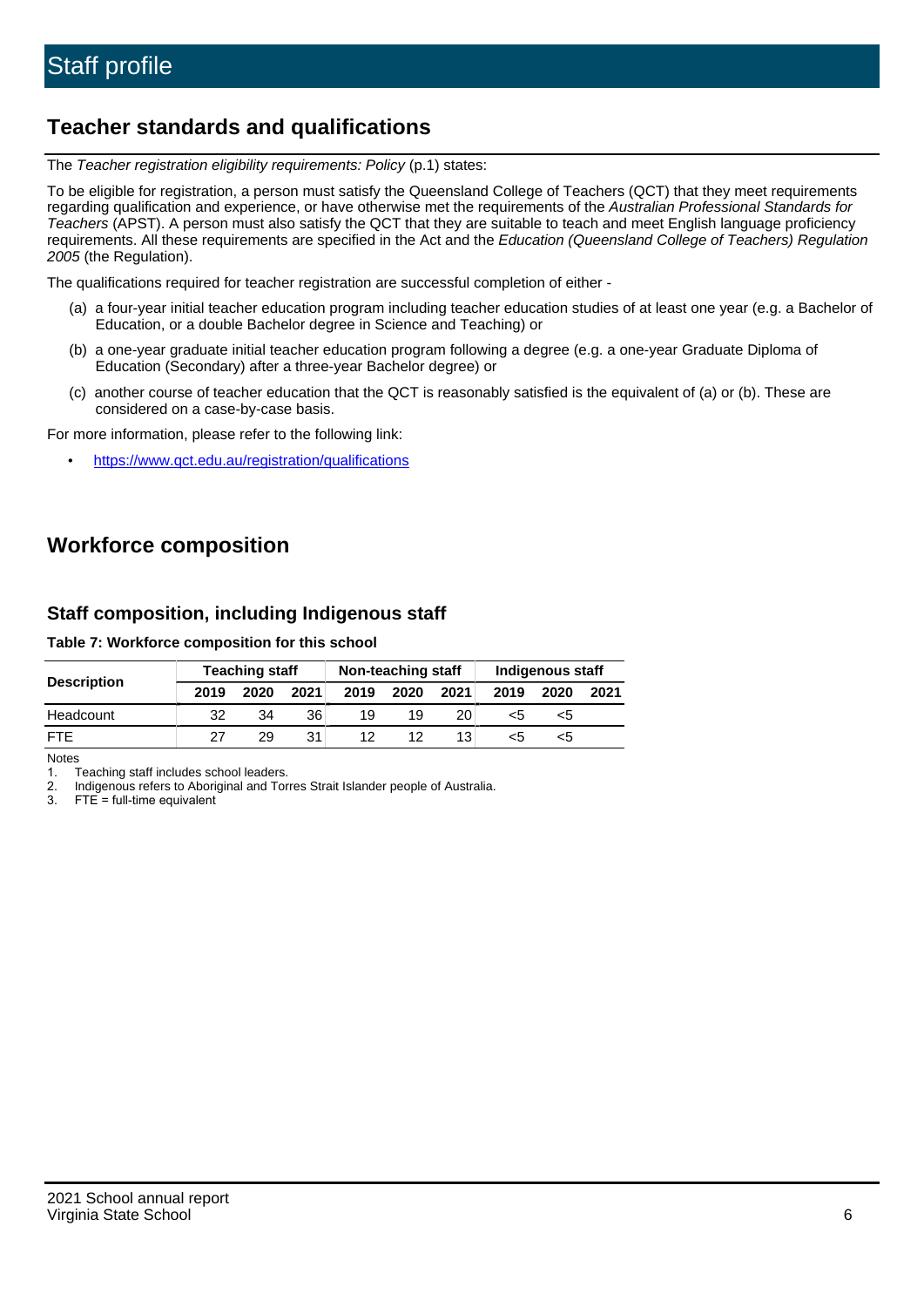# **Key student outcomes**

### **Student attendance**

Tables 8–9 show attendance rates at this school as percentages. In 2020, the COVID-19 health emergency affected student attendance in Queensland Government schools. Comparisons between 2020 and other years' attendance data should not be made.

#### **Table 8: Overall student attendance at this school**

| <b>Description</b>                                  | 2019 | 2020 | 2021 |
|-----------------------------------------------------|------|------|------|
| Overall attendance rate for students at this school | 94%  | 93%  | 93%  |

Notes

1. The attendance rate is the full- and part-time days attended as a percentage of enrolled school days.

2. Full-time students only.

#### **Table 9: Student attendance rates for each year level at this school**

| <b>Year Level</b> | 2019 | 2020 | 2021 |
|-------------------|------|------|------|
| Prep Year         | 96%  | 93%  | 92%  |
| Year <sub>1</sub> | 94%  | 94%  | 95%  |
| Year 2            | 93%  | 93%  | 94%  |
| Year <sub>3</sub> | 95%  | 92%  | 95%  |
| Year 4            | 94%  | 93%  | 93%  |
| Year 5            | 93%  | 92%  | 91%  |
| Year <sub>6</sub> | 95%  | 92%  | 93%  |

Notes

1. The attendance rate is the full- and part-time days attended as a percentage of enrolled school days.<br>2. Full-time students only.

Full-time students only.

3. DW = Data withheld to ensure confidentiality